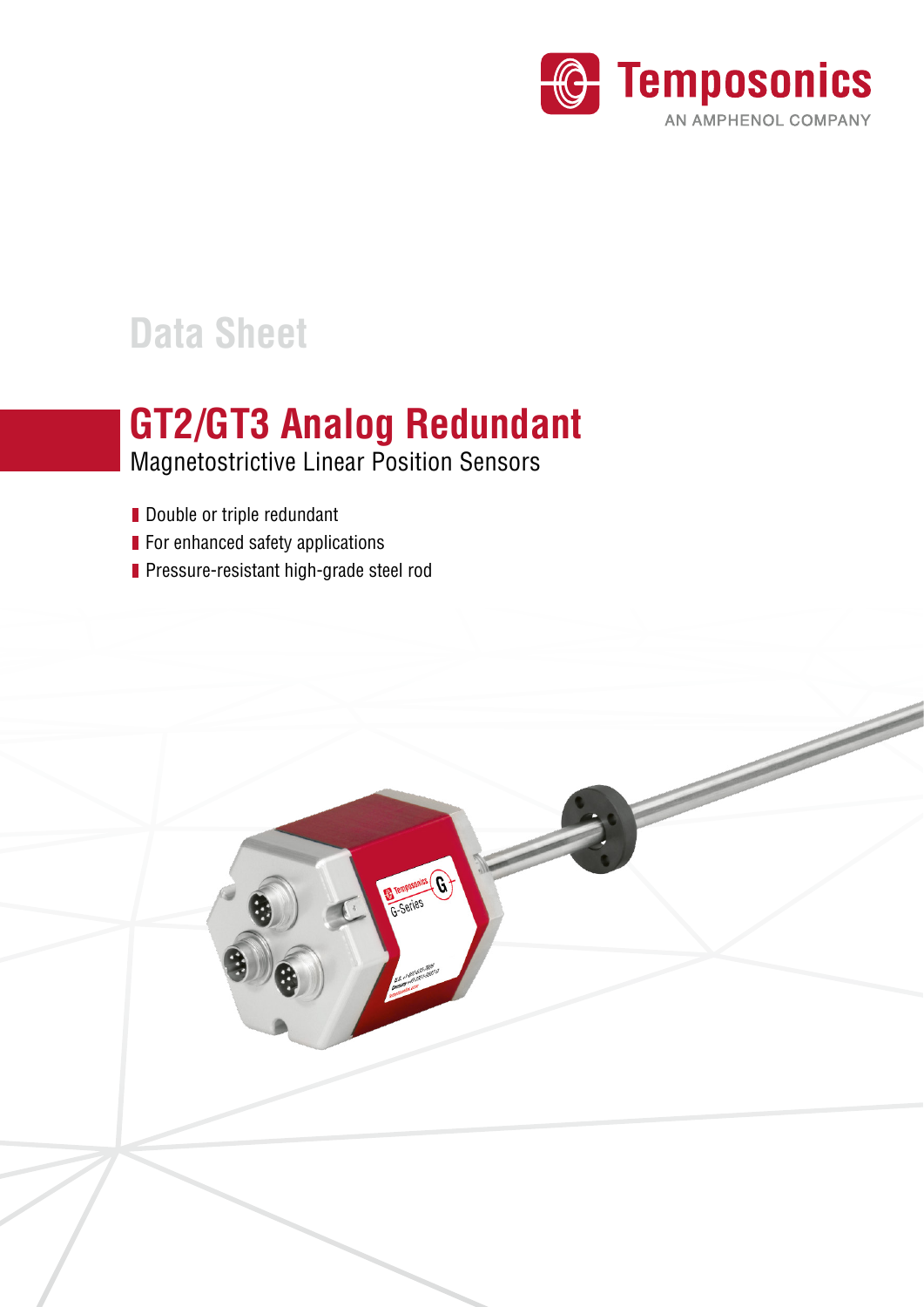## **MEASURING TECHNOLOGY**

The absolute, linear position sensors provided by Temposonics rely on the company's proprietary magnetostrictive technology, which can determine position with a high level of precision and robustness. Each Temposonics position sensor consists of a ferromagnetic waveguide, a position magnet, a strain pulse converter and a supporting electronics. The magnet, connected to the object in motion in the application, generates a magnetic field at its location on the waveguide. A short current pulse is applied to the waveguide. This creates a momentary radial magnetic field and torsional strain on the waveguide. The momentary interaction of the magnetic fields releases a torsional strain pulse that propagates the length of the waveguide. When the ultrasonic wave reaches the beginning of the waveguide it is converted into an electrical signal. Since the speed of the ultrasonic wave in the waveguide is precisely known, the time required to receive the return signal can be converted into a linear position measurement with both high accuracy and repeatability.



*Fig. 1:* Time-of-flight based magnetostrictive position sensing principle

#### **GT2/GT3 SENSOR**

Robust, non-contact and wear-free, the Temposonics linear position sensors provide best durability and accurate position measurement solutions in harsh industrial environments. The position measurement accuracy is tightly controlled by the quality of the waveguide which is manufactured by Temposonics. The position magnet is mounted on the moving machine part and travels contactlessly over the sensor rod with the built-in waveguide.

Temposonics® GT is a sensor with double or triple redundancy. Two or three independent measuring systems are integrated in one sensor housing. In particular the sensor is suitable for enhanced safety applications. The waveguide is installed in a pressure-resistant high-grade steel rod. That qualifies the sensor for measuring linear movements of control valves, fluid cylinders and drives in power plants for pitch settings at water- or wind turbines or for ship control systems and floodgates.



*Fig. 2: Typical application: Floodgate*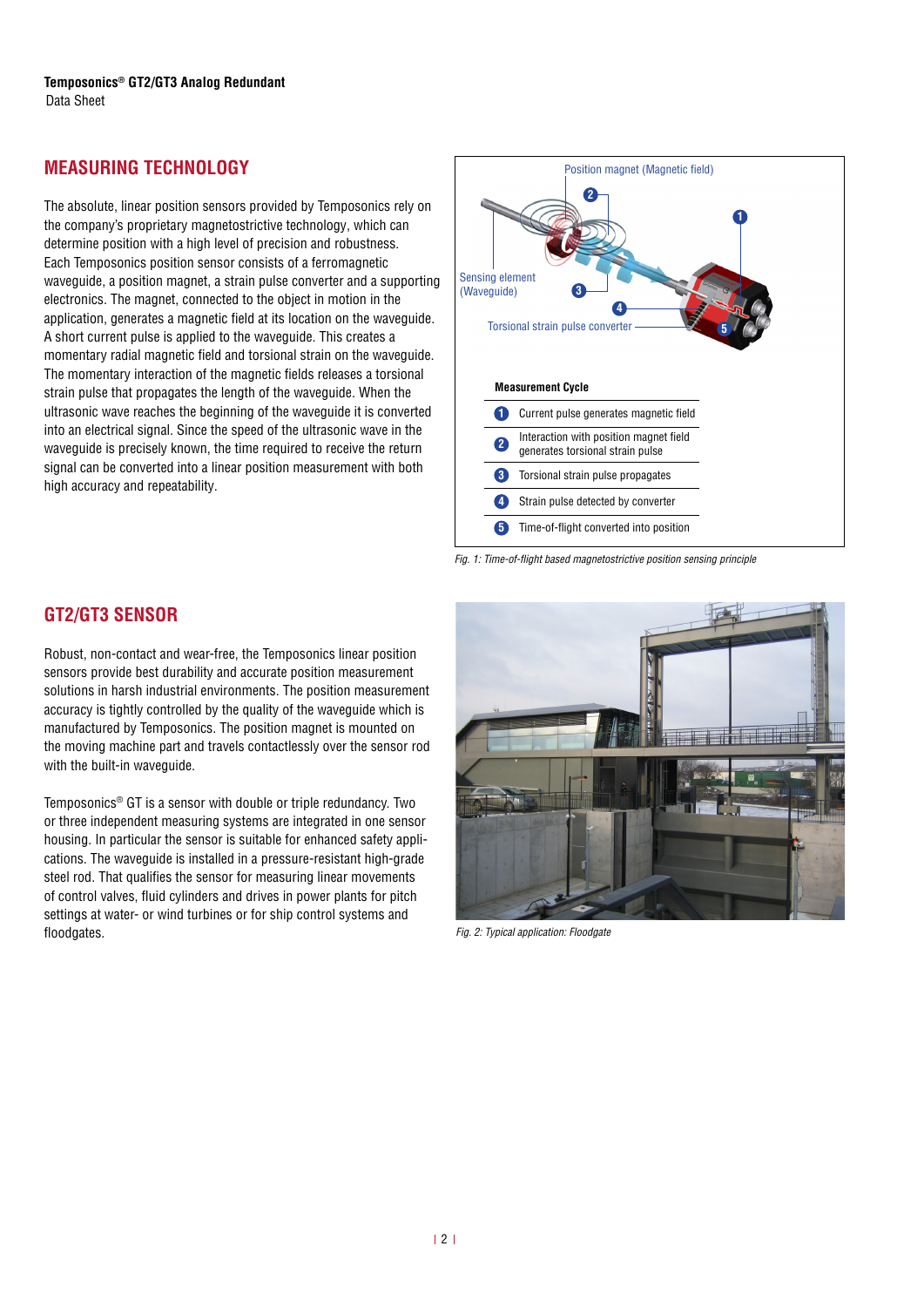## **TECHNICAL DATA**

| <b>Output</b>                 |                                                                                                                                                                                                                |
|-------------------------------|----------------------------------------------------------------------------------------------------------------------------------------------------------------------------------------------------------------|
| Voltage                       | $010/100/-10+10/+10-10 VDC$ (min. load controller: $> 5 kΩ$ )                                                                                                                                                  |
| Current                       | $4(0)20$ mA/204(0) mA (min./max. load: 0/500 $\Omega$ )                                                                                                                                                        |
| <b>Measured value</b>         | Position, the position is measured separately by two or three position measuring systems                                                                                                                       |
| <b>Measurement parameters</b> |                                                                                                                                                                                                                |
| Resolution                    | Analog                                                                                                                                                                                                         |
| Cycle time                    | $< 2.5$ ms                                                                                                                                                                                                     |
| Linearity <sup>1</sup>        | $\leq \pm 0.02$ % F.S. (minimum $\pm 50$ µm)                                                                                                                                                                   |
| Repeatability                 | $<$ ±0.001 % F.S. (minimum ±2.5 µm)                                                                                                                                                                            |
| <b>Operating conditions</b>   |                                                                                                                                                                                                                |
| Operating temperature         | $-40+75$ °C ( $-40+167$ °F)                                                                                                                                                                                    |
| Humidity                      | 90 % relative humidity, no condensation                                                                                                                                                                        |
| Ingress protection            | <b>IP67</b>                                                                                                                                                                                                    |
| Shock test                    | 100 g (single shock) IEC standard 60068-2-27                                                                                                                                                                   |
| <b>Vibration test</b>         | 5 g/102000 Hz IEC standard 60068-2-6 (resonance frequencies excluded)                                                                                                                                          |
| <b>EMC</b> test               | Electromagnetic emission according to EN 61000-6-3<br>Electromagnetic immunity according to EN 61000-6-2<br>The sensor meets the requirements of the EC directives and is marked with $\mathsf{C}\,\mathsf{C}$ |
| Magnet movement velocity      | Any                                                                                                                                                                                                            |
| <b>Design/Material</b>        |                                                                                                                                                                                                                |
| Sensor electronics housing    | Aluminum                                                                                                                                                                                                       |
| Sensor rod                    | Stainless steel 1.4306 (AISI 304L), option 1.4404 (AISI 316L)                                                                                                                                                  |
| Stroke length                 | $503500$ mm $(2138$ in.)                                                                                                                                                                                       |
| Operating pressure            | 350 bar (5,076 psi), 690 bar (10,007 psi) peak                                                                                                                                                                 |
| <b>Mechanical mounting</b>    |                                                                                                                                                                                                                |
| Mounting position             | Any orientation                                                                                                                                                                                                |
| <b>Mounting instruction</b>   | Please consult the technical drawings                                                                                                                                                                          |
| <b>Electrical connection</b>  |                                                                                                                                                                                                                |
| <b>Connection type</b>        | M16 connector (6 pin) or integral PUR cable                                                                                                                                                                    |
| Operating voltage             | +24 VDC (-15/+20 %)                                                                                                                                                                                            |
| Ripple                        | $\leq$ 0.28 Vpp                                                                                                                                                                                                |
| Current consumption           | 100 mA typical (each channel)                                                                                                                                                                                  |
| Dielectric strength           | 500 VDC (DC ground to machine ground)                                                                                                                                                                          |
| Polarity protection           | Up to -30 VDC                                                                                                                                                                                                  |
| Overvoltage protection        | Up to 36 VDC                                                                                                                                                                                                   |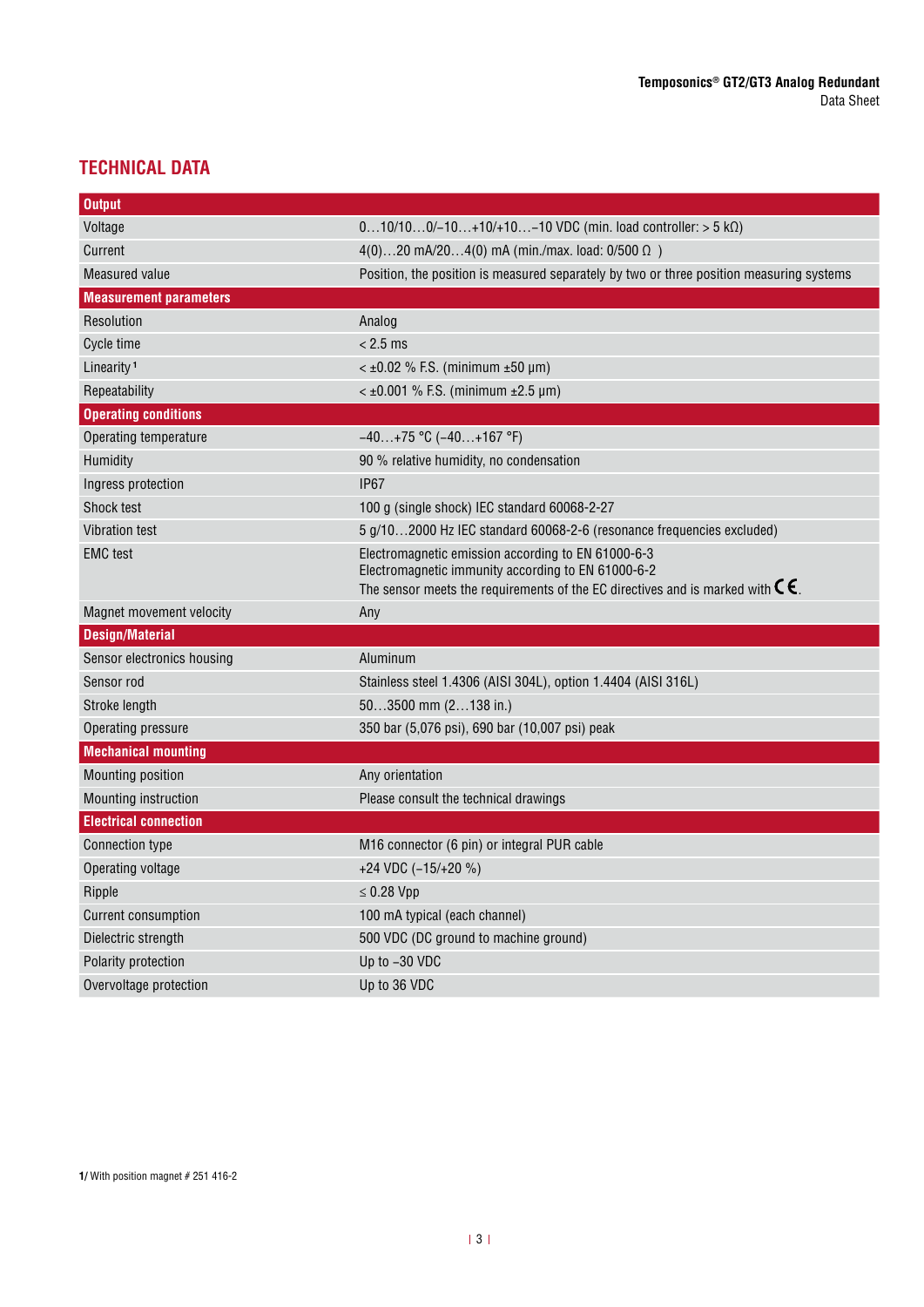## **TECHNICAL DRAWING**



*Fig. 3: Temposonics® GT2/GT3*

## **CONNECTOR WIRING**



| <b>HXX</b>            |           |                          |  |  |
|-----------------------|-----------|--------------------------|--|--|
| Signal + power supply |           |                          |  |  |
| Cable                 | Color     | <b>Current</b>           |  |  |
|                       | GY        | V/mA                     |  |  |
|                       | <b>PK</b> | DC Ground                |  |  |
|                       | YE.       | Only PC programming tool |  |  |
|                       | GN        | Only PC programming tool |  |  |
|                       | <b>BN</b> | +24 VDC $(-15/+20\%)$    |  |  |
|                       | WH        | DC Ground                |  |  |

*Fig. 4: Connector wiring D60 Fig. 5: Connector wiring HXX*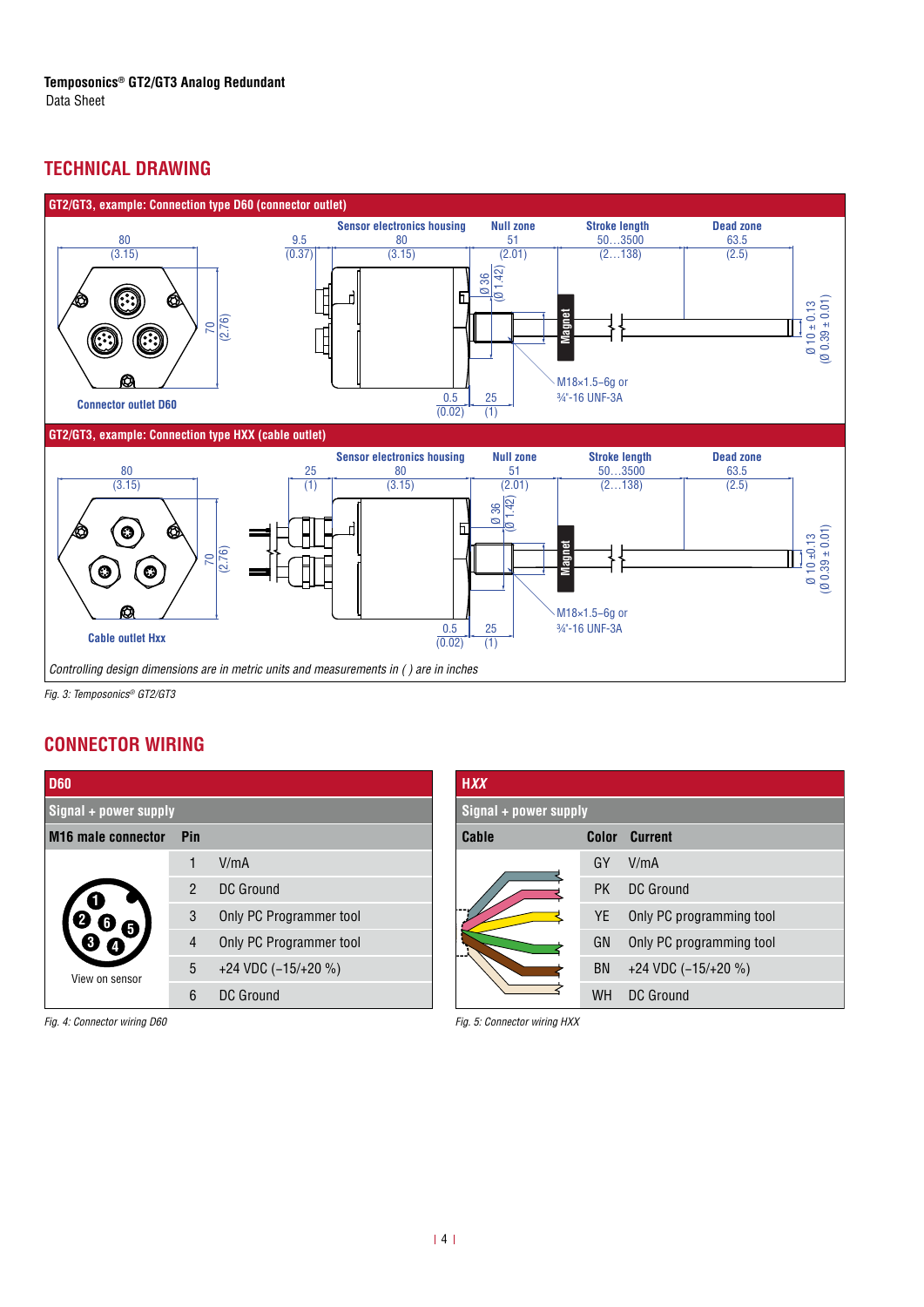#### **FREQUENTLY ORDERED ACCESSORIES** - Additional options available in our [Accessories Guide](http://temposonics.com/literature/551444_en) 1551444



**\*/** Follow the manufacturer's mounting instructions

Controlling design dimensions are in millimeters and measurements in ( ) are in inches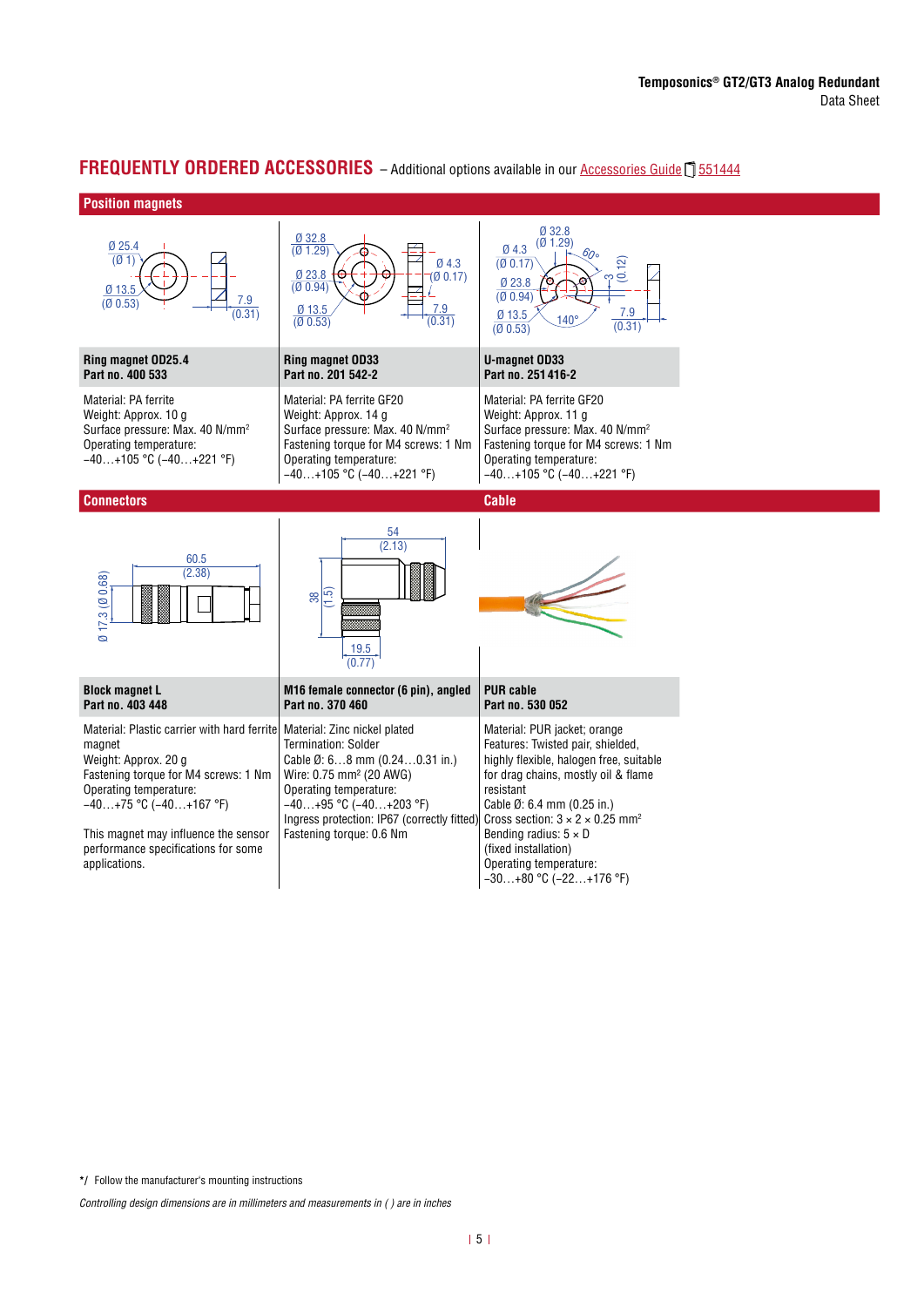| <b>Optional installation hardware</b>                                                                               |                                                     | <b>Programming tools</b>                                                                                               |                                                                                                                                                                                                                                                                                                                                                                                                                                   |  |
|---------------------------------------------------------------------------------------------------------------------|-----------------------------------------------------|------------------------------------------------------------------------------------------------------------------------|-----------------------------------------------------------------------------------------------------------------------------------------------------------------------------------------------------------------------------------------------------------------------------------------------------------------------------------------------------------------------------------------------------------------------------------|--|
| $Ø$ 15.3<br>(00.6)<br>02.2<br>(0.09)                                                                                | 8.7<br>(0.34)<br>$M18\times1.5-6g$<br><b>A/F 27</b> |                                                                                                                        |                                                                                                                                                                                                                                                                                                                                                                                                                                   |  |
| O-ring for threaded flange<br>$M18\times1.5-6q$<br>Part no. 401 133                                                 | Hex jam nut $M18\times1.5-6g$<br>Part no. 500 018   | Hand programmer for analog output<br>Part no. 253 853                                                                  | <b>Programming kit</b><br>Part no. 253 145-1                                                                                                                                                                                                                                                                                                                                                                                      |  |
| Material: Fluoroelastomer<br>Durometer: $75 \pm 5$ Shore A<br>Operating temperature:<br>$-40+204$ °C $(-40+400$ °F) | Material: Steel, zinc plated                        | Easy teach-in-setups of stroke length<br>and direction on desired zero / span<br>positions. For sensors with 1 magnet. | Kit includes:<br>$1 \times$ interface converter box.<br>$1 \times$ power supply<br>$1 \times$ cable (60 cm) with M16 female<br>connector (6 pin), straight &<br>$2 \times$ banana connector - D-sub<br>female connector (9 pin), straight<br>1 $\times$ cable (60 cm) with 4 $\times$ terminal<br>clamp - D-sub female connector<br>(9 pin), straight<br>$1 \times$ USB cable<br>Software is available at:<br>www.temposonics.com |  |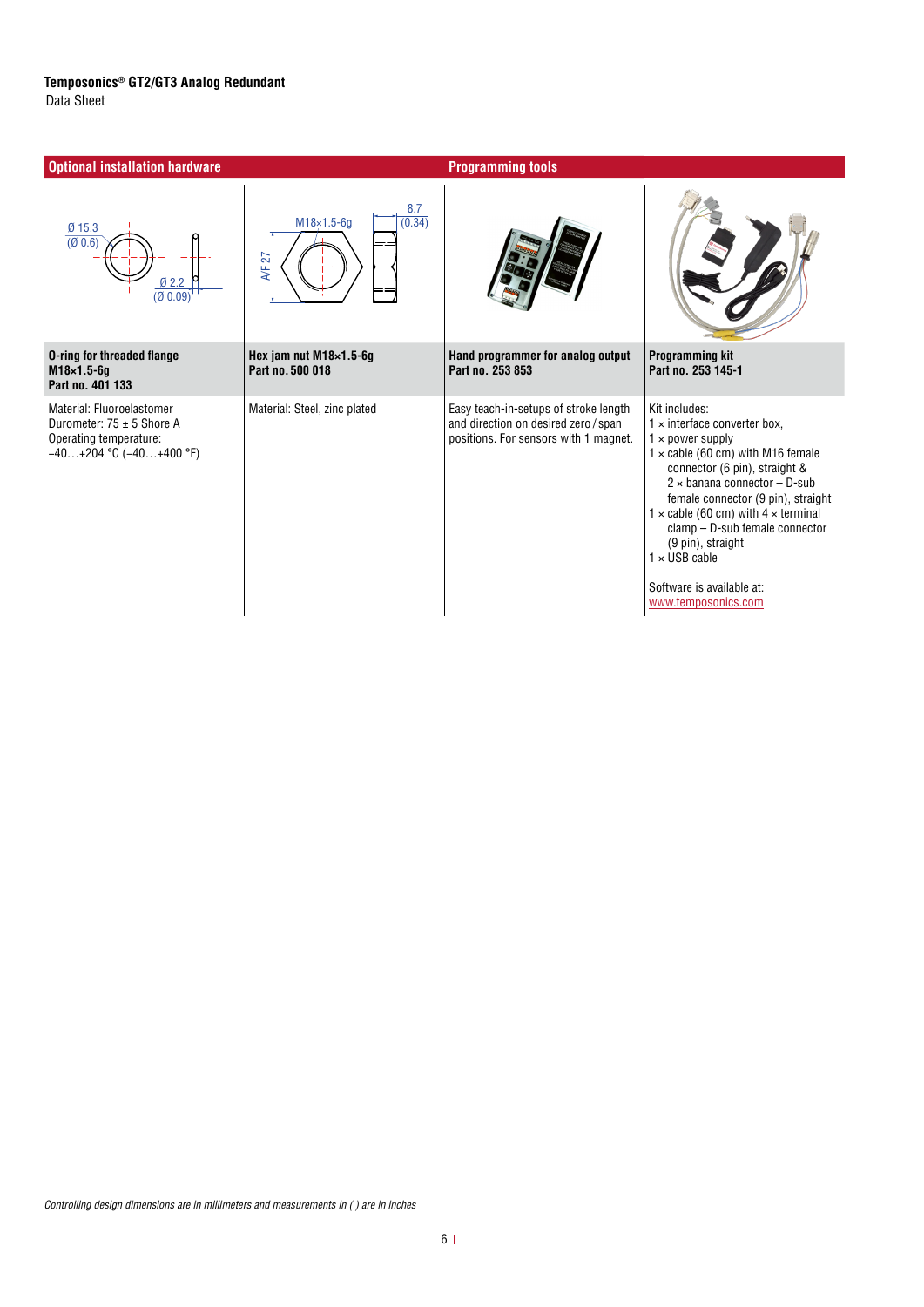### **ORDER CODE**



#### **a Sensor model**

**G T 2** Dual redundant

**G T 3** Triple redundant

#### **b Design**

- **F** ¾"-16 UNF-3A, sensor rod 1.4404 (AISI 316L)
- **M** Flange M18×1.5, sensor rod 1.4306 (AISI 304L)
- **S** ¾"-16 UNF-3A, sensor rod 1.4306 (AISI 304L)
- **W** Flange M18×1.5, sensor rod 1.4404 (AISI 316L)

#### **c Stroke length**

| $X$ $X$ $X$ $X$ $N$ $00503500$ mm |
|-----------------------------------|
|-----------------------------------|

| Standard stroke length (mm) | <b>Ordering steps</b> |  |
|-----------------------------|-----------------------|--|
| $50500$ mm                  | $5 \text{ mm}$        |  |
| $500750$ mm                 | $10 \text{ mm}$       |  |
| 7501000 mm                  | $25 \text{ mm}$       |  |
| 10002500 mm                 | 50 mm                 |  |
| 25003500 mm                 | $100 \text{ mm}$      |  |

#### **X X X X U** 002.0…138.0 in.

| Standard stroke length (in.) | <b>Ordering steps</b> |  |  |
|------------------------------|-----------------------|--|--|
| $220$ in.                    | $0.2$ in.             |  |  |
| $2030$ in.                   | $0.5$ in.             |  |  |
| $3040$ in.                   | $1.0$ in.             |  |  |
| $40100$ in.                  | $2.0$ in.             |  |  |
| $100138$ in.                 | 4.0 in.               |  |  |
|                              |                       |  |  |

Non-standard stroke lengths are available; must be encoded in 5 mm/0.1 in. increments.

#### **d Connection type D 6 0** 6 pin male connector M16 **H X X** H01…H10 (1…10 m) PUR cable (part no. 530 052) H03…H33 (3…33 ft) PUR cable (part no. 530 052) (Note the operating temperature of the cable) Encode in meters if using metric stroke length. Encode in feet if using US customary stroke length

#### **e Operating voltage**

**1** +24 VDC (–15/+20 %)

|                |                | <b>Output</b> |  |  |
|----------------|----------------|---------------|--|--|
|                | <b>Voltage</b> |               |  |  |
| V              | 0              | $0+10$ VDC    |  |  |
| V              |                | $+100$ VDC    |  |  |
| V              | 2              | $-10+10$ VDC  |  |  |
| V              | 3              | $+10 -10$ VDC |  |  |
| <b>Current</b> |                |               |  |  |
| A              | 0              | $420$ mA      |  |  |
| A              |                | 204mA         |  |  |
| A              | 2              | $020$ mA      |  |  |
| A              | 3              | $200$ mA      |  |  |

### **DELIVERY**

Sensor, O-ring **Accessories** have to be ordered separately.

#### **. Manuals, Software & 3D Models available at: [www.temposonics.com](http://www.temposonics.com)**